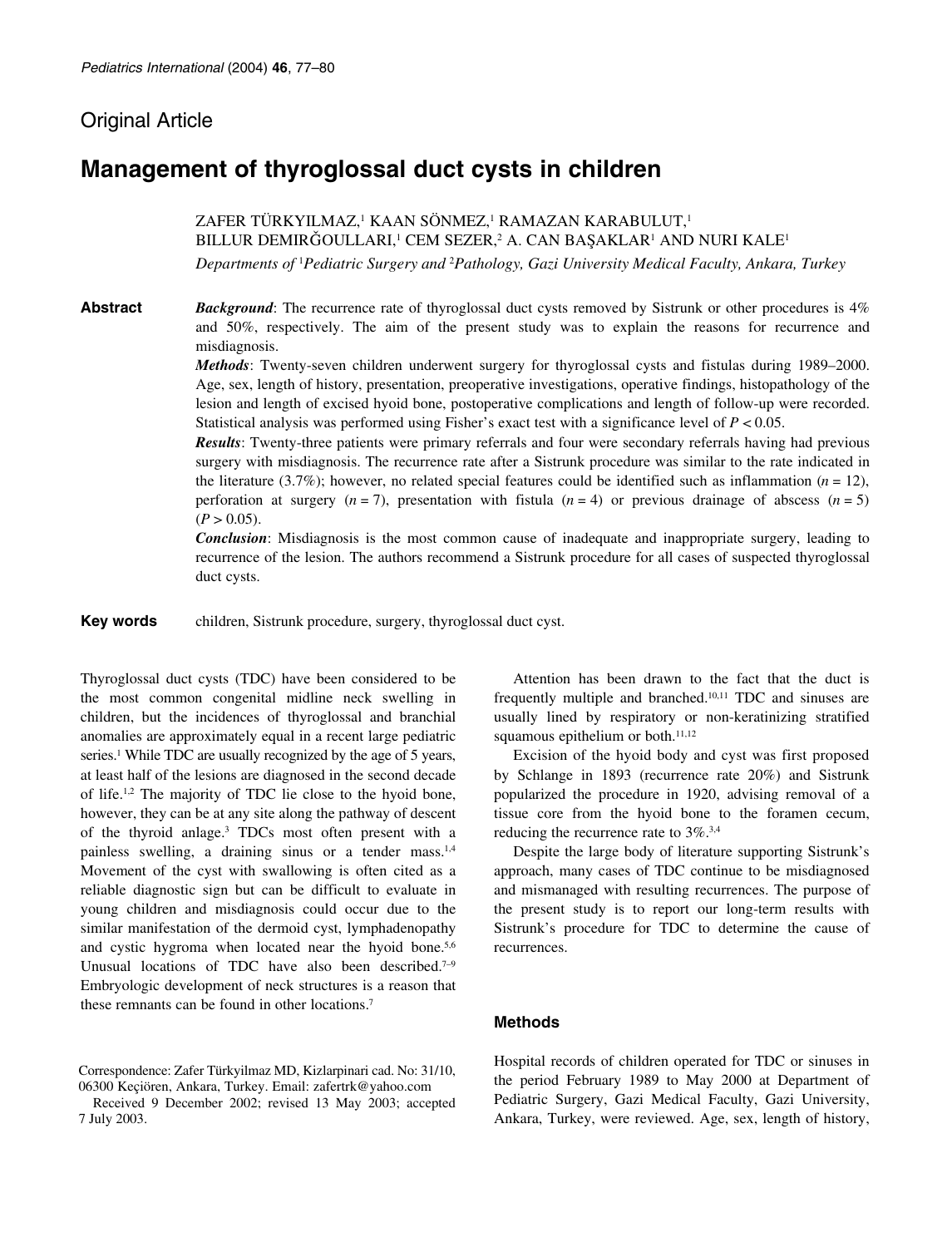presentation, preoperative investigations, operative findings, histopathology of the lesion and length of excised hyoid bone, postoperative complications and follow-up evaluations with particular emphasis on recurrences were noted.

Preoperative evaluation consisted of physical examination with regard to movement of the mass with protrusion of the tongue, ultrasonographic assessment of the mass or draining sinuses in all of the patients and radioactive iodine isotope scans in nine patients.

Routine histopathological sections were re-evaluated. Diagnostic criteria were based on the presence of ductular and/or cystic structures lined by cuboidal or columnar (respiratory) epithelium or non-keratinizing stratified epithelium without epidermal appendages. The length of excised hyoid bone was also measured. Inflammatory findings were noted if present.

Statistical analysis was performed using Fisher's exact test with a significance level of  $P < 0.05$ .

#### **Results**

The mean age of the 27 patients was 6.25 years, ranging between 18 months and 14 years with 18 patients younger than 7 years. There were 15 boys and 12 girls (1.25 male preponderence). Twenty-three patients were primary referrals and four were secondary referrals having had previous surgery with misdiagnosis.

The duration of symptoms before admission ranged from 20 days to 6 years and averaged 16 months.

Eighteen patients (66%) were admitted with midline cystic mass, five cases (18.5%) with typical glairy discharge, and four patients (14.8%) with serious cervical infection requiring drainage and antimicrobial therapy. Two of these cases with infection were followed for deep cervical infection in other clinics and diagnosed as having TDC after resolution of the infection. The cases with draining sinuses had no history of previous infection and no documented bacterial growth.

The lesions were localized in the midline at the hyoid level in 22 (81%), infrahyoidal level in four (one localized slightly to left of midline) and the suprahyoidal level in one of the patients.

In none of the four infected cases drained previously did a fistula develop before operation. Two of these children had a history of upper respiratory tract infection a short time before infection of the lesions occurred.

Ultrasonographic examinations were consistent with anechoic pattern in seven (31.8%), pseudosolid in nine (40.9%) and heterogenous in six (27.2%) cases. Although cystic lesions were not documented in cases with fistula, ultrasonographic examination was nevertheless performed in order to assess the thyroid gland. In all cases, ultrasonography revealed normal thyroid localization and patterns in this series. Thyroid scintigraphy was done in nine patients to document whether ectopid thyroidal tissue was present, however, it was eliminated later because of the success of ultrasonography.

Twenty-three patients were treated by single operations using Sistrunk's approach with dissection of the cyst or fistulous tract, excision of part of the hyoid bone centrally and coring out muscle attached to the hyoid bone to a level near foramen cecum. In no case was the mouth entered. Four cases required Sistrunk's procedure as a second procedure for cure. Two of these children had simple excision of their cysts with misdiagnosis of dermoid cyst in other adult surgical clinics. Another two children were operated previously in our clinic, one with a simple cyst excision for a misdiagnosis of fistulized submental lymphadenitis and one with incomplete Sistrunk's procedure, following the suprahyoid fistula duct, instead of coring out the muscular structures.

The number of complicated cases was 12 (44%), including four patients with infected cysts requiring drainage preoperatively, five with fistula and three with purulent cystic discharge encountered during the operations. Operative documents revealed inadvertent cyst rupture in five (18.5%) and disruption of suprahyoidal tract in two cases (7%).

The wound was drained in 11 cases for 24–48 h. Postoperative complications consisted of hematoma development in one patient and seroma collection in another patient. Patients with previous infections, those with peroperatory purulent discharge and those with wound drainage received antibiotics.

Histopathological evaluation revealed findings consistent with the presence of thyroglossal remnant in all cases. The cystic and/or ductular epithelium was ciliated in seven, nonkeratinizing in 11 and mixed in nine specimens. Inflammatory changes were severe in six cases and less severe in seven cases. Multiple ductular structures were found in 23 specimens (85%). The lengths of resected hyoid bones ranged from 9 mm to 21 mm (average 14.5 mm). No ectopic thyroidal tissue was seen.

Follow-up periods ranged from 2 to 13 years with an average of 5 years. Recurrence was seen in only one case (3.7%) following a Sistrunk's procedure, 3 years after the procedure. Other recurrences were associated with simple cyst excisions due to misdiagnoses after 6 months in two cases and 1 years in one case.

The rate of recurrence was not statistically different between cases with peroperative cystic rupture or ductal severement  $(1/7)$  and those cases without rupture  $(0/20)$  $(P > 0.05)$ . The rate of recurrence was also insignificant between cases with infection or fistula (0/9) and those without infection or fistula  $(1/18)$   $(P > 0.05)$ .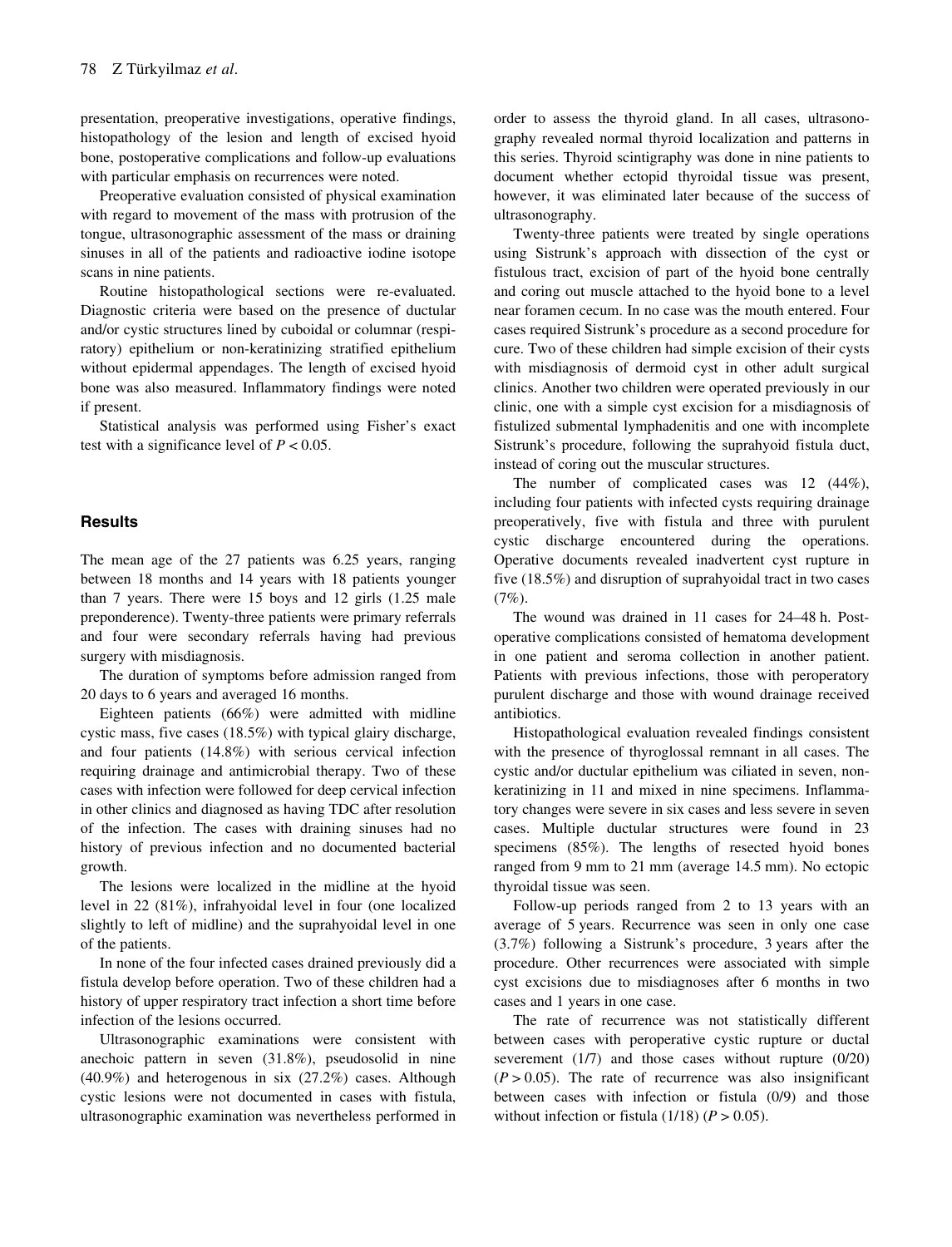## **Discussion**

Thyroglossal duct cysts usually present as asymptomatic midline cervical masses. However, due to a considerable infection rate, reported to be as high as 50% in the medical literature, and to presence of other midline cervical masses such as dermoid cysts, misdiagnosis and consequent mismanagement can ensue.3,4,13,14 A not so low number of mismanaged cases due to an initial misdiagnosis in this series reaching an incidence of nearly 20% emphasizes the importance of a correct diagnosis in the first place. It should be remembered that dermoid cysts, second in incidence to TDC, are reported to sometimes occur simultaneously with TDC.3,7

Preoperative diagnosis could also emerge as a problem in TDC with unusual localizations.7,12,13 We consider the case with an initial diagnosis of submental draining lymphadenitis as a good example of this problem. In a large series, 26 lesions (8%) out of 300 were at the suprahyoidal level.12 In our series, only one (3.7%) lesion was localized at that position and the presence of a submental draining fistula rather than a cyst brought about a diagnostic dilemma.

It is considered that movement of the mass with protrusion of the tongue is an unreliable diagnostic sign especially in children.<sup>1</sup> Limitation in the movement of the cyst with protrusion of the tongue due to its attachment to foramen cecum has been suggested as a more reliable sign.5

We consider ultrasonographic examination to be valuable and sufficient, mainly in the assessment of the thyroid gland. In none of our cases did we encounter an unexpected ectopic thyroid tissue with a normal ultrasonographic thyroid image. This finding should make scintigraphic examination unnecessary. However, the sonographic images of the cysts were variable. A solid pattern referred to as 'pseudosolid' in literature was reported in nine of 22 cases (40.9%), excluding the ones with fistula. This number is similar to the reported incidence of 56.5% in another series.15 Such a sonographic image could direct one to a diagnosis of a malignant tumor in cases with hard cysts.3

The procedure popularized by Sistrunk has been the most commonly used in the treatment of TDC, with very low recurrence rates.12 This rate was 3% in Sistrunk's first series as reported by Bennett *et al*. 4 Recurrence was acceptable at 3.7% in this series. The factors held responsible for recurrences comprised variable entities such as dermal involvement, young patient age (childhood), rupture of the cyst during the operation, lobulation of the cyst, inflammation and/or infection, elimination of the coring-out procedure in an attempt to follow the suprahyoidal tract, and cases with fistulas.14,16 Ein *et al.* had considered infection and fistulas as being responsible for recurrence in their large series of 270 cases.13 Solomon and Rangecroft, in contrast, had suggested inappropriate surgical approach due to initial misdiagnosis

rather than infection and/or inflammation as the reason for recurrence.12 In the present series the recurrence rates were the same for fistulous and non-fistulous cases; for those with peroperatory cystic rupture and those without; the cases associated with histopathologically proven inflammation and those not associated with it  $(P > 0.05$  for each comparison). Preoperative infection also did not affect the recurrence rate in this series. The factor that had the greatest impact for recurrence was incomplete surgical procedure (e.g. simple cyst excision in three and elimination of the coring-out procedure out in one patient) due to misdiagnosis either by our clinic or by other clinics or to mismanagement. We do not consider the patient's young age to be a factor in recurrence if the principles of the operation are strictly adhered to. Those studies that suggest the patient's young age as being a factor in recurrence reported series comprising both adults and children operated in the same clinic.<sup>6,13,14</sup> We believe that the recurrence rate should decline if childhood operations are performed in pediatric surgical units expertised in managing children.

The oral cavity was not entered in the cases in this series and the core-out procedure fell short of (though very near to) reaching exactly the level of the foramen cecum. We do not have the necessary data to exactly document the length of cored-out structures. Although this could be a reflection of Horisawa's suggestion of limiting the core-out procedure in close proximity to the hyoid bone with variations depending on the child's age, we believe that dissecting close to the foramen cecum does not result in higher recurrence rates or morbidity due to branching of the duct into ductuli. It should be noted that the only case in this series that recurred with a correct diagnosis was the one in which the suprahyoidal duct was dissected instead of a core-out procedure being performed. The addition of the coring-out procedure with a wider dissection in the second operation solved the problem. Complications have been minor and limited to the wound in only two patients in the present cases (7%). However, entering the oral cavity is unnecessary as reflected by the very acceptable low recurrence rate in this series. The average length of excised hyoid bones is more than Sistrunk's and closer to Horisawa's suggestions. This resection, we believe, should also be dependent on the age and in turn, the size of the patient. We attempted to resect most of the corpus during the operation.

We feel that a special mention should be made of the dermoid cysts diagnosed during an operation. In our opinion a Sistrunk's procedure should be done for dermoid cysts attached to the hyoid bone either directly with a close proximity to the bone or indirectly. Indeed, DeMello *et al*. have proposed that dermoid cysts of the neck represent variants of TDC with predominating ectodermal elements and advocated Sistrunk's procedure for all dermoid cysts attached to the hyoid bone, $17$  which we are in agreement with.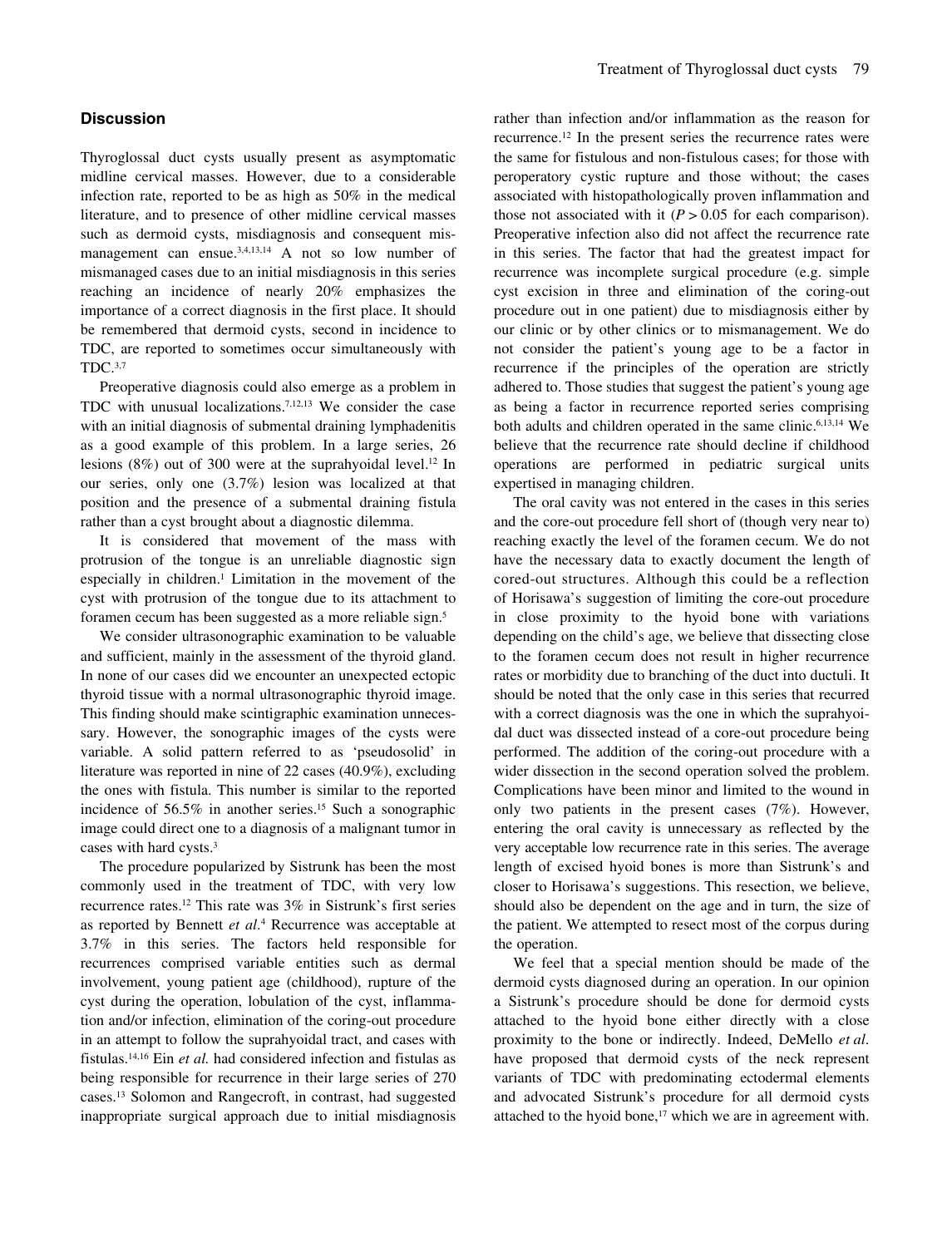There are also reports describing coexistency of these two lesions.3,8 Therefore, a Sistrunks operation can be justified whenever diagnosis is questioned.

We conclude that a Sistrunk's operation results in a low recurrence rate and we suggest that misdiagnosis is the major factor resulting in an incomplete procedure and high recurrence.

#### **References**

- 1 Smith CD. Cysts and sinuses of the neck. In: O'Neill JA Jr, Rowe MI (eds). *Pediatric Surgery*. Mosby, St. Louis, 1998; 757–71.
- 2 Telander RL, Deane SA. Thyroglossal and branchial cleft cysts and sinuses. *Surg. Clin. North Am.* 1977; **57**: 779–91.
- 3 Athow AC, Fagg NLK, Drake DP. Management of thyroglossal cysts in children. *Br. J. Surg.* 1989; **76**: 811–14.
- 4 Bennett KG, Organ CH, Williams GR. Is the treatment for thyroglossal duct cysts too extensive? *Am. J. Surg.* 1986; **152**: 602–5.
- 5 Waldhausen JHT, Tapper D. Head and neck sinuses and masses. In: Ashcraft KW, Murphy JP (eds). *Pediatric Surgery*. W.B. Saunders, Philadelphia, 2000; 987–99.
- 6 Pelausa MEO, Forte V. Sistrunk revisited: a 10-year review of revision thyroglossal duct surgery at Toronto's Hospital for Sick Children. *J. Otolaryngol.* 1989; **18**: 325–33.
- 7 Sonnino RE, Spigland N, Laberge JM, Desjardins J, Guttman FM. Unusual patterns of congenital neck masses in children. *J. Pediatr. Surg.* 1989; **24**: 966–9.
- 8 Drucker C, Gerson CR. Sublingual contiguous thyroglossal and dermoid cysts in a neonate. *Int. J. Pediatr. Otorhinolaryngol.* 1992; **23**: 181–6.
- 9 Buchino JJ, Fallat ME, Montgomery VL. Pathological case of the month. *Arch. Pediatr. Adolesc. Med.* 1999; **153**: 999–1000.
- 10 Horisawa M, Niinomi N, Ito T. What is the optimal depth for core-out toward the foramen cecum in a thyroglossal duct cyst operation? *J. Pediatr. Surg.* 1992; **27**: 710–13.
- 11 Soucy P, Penning J. The clinical relevance of certain observations on the histology of the thyroglossal tract. *J. Pediatr. Surg.* 1984; **19**: 506–9.
- 12 Solomon JR, Rangecroft L. Thyroglossal-duct lesions in childhood. *J. Pediatr. Surg.* 1984; **19**: 555–61.
- 13 Ein SH, Shandling B, Stephens CA, Mancer K. The problem of recurrent thyroglossal duct remnants. *J. Pediatr. Surg.* 1984; **19**: 437–9.
- 14 Ducic Y, Chou S, Drkulec J, Ouellette H, Lamothe A. Recurrent thyroglossal duct cysts: a clinical and pathologic analysis. *Int. J. Pediatr. Otorhinolaryngol.* 1998; **44**: 47–50.
- 15 Ahuja AT, King AD, Metreweli C. Sonographic evaluation of thyroglossal duct cysts in children. *Clin. Radiol.* 2000; **55**: 770–4.
- 16 Hawkins DB, Jacobsen BE, Klatt EC. Cyst of the thyroglossal duct. *Laryngoscope* 1982; **92**: 1254–8.
- 17 DeMello DE, Lima JA, Liapis H. Midline cervical cysts in children: thyroglossal anomalies. *Arch. Otolaryngol. Head Neck Surg.* 1987; **113**: 418–20.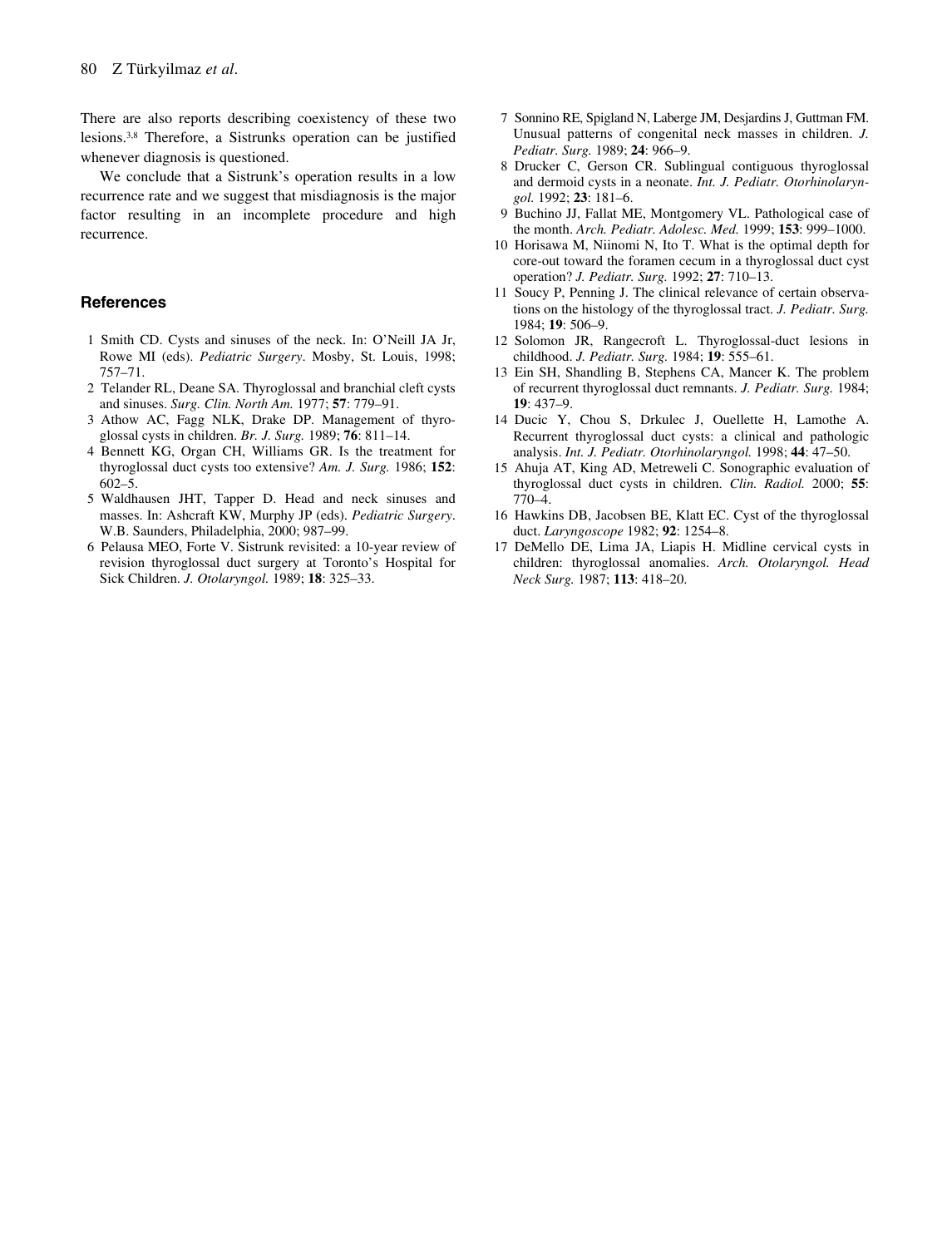Copyright of Pediatrics International is the property of Blackwell Publishing Limited and its content may not be copied or emailed to multiple sites or posted to a listserv without the copyright holder's express written permission. However, users may print, download, or email articles for individual use.